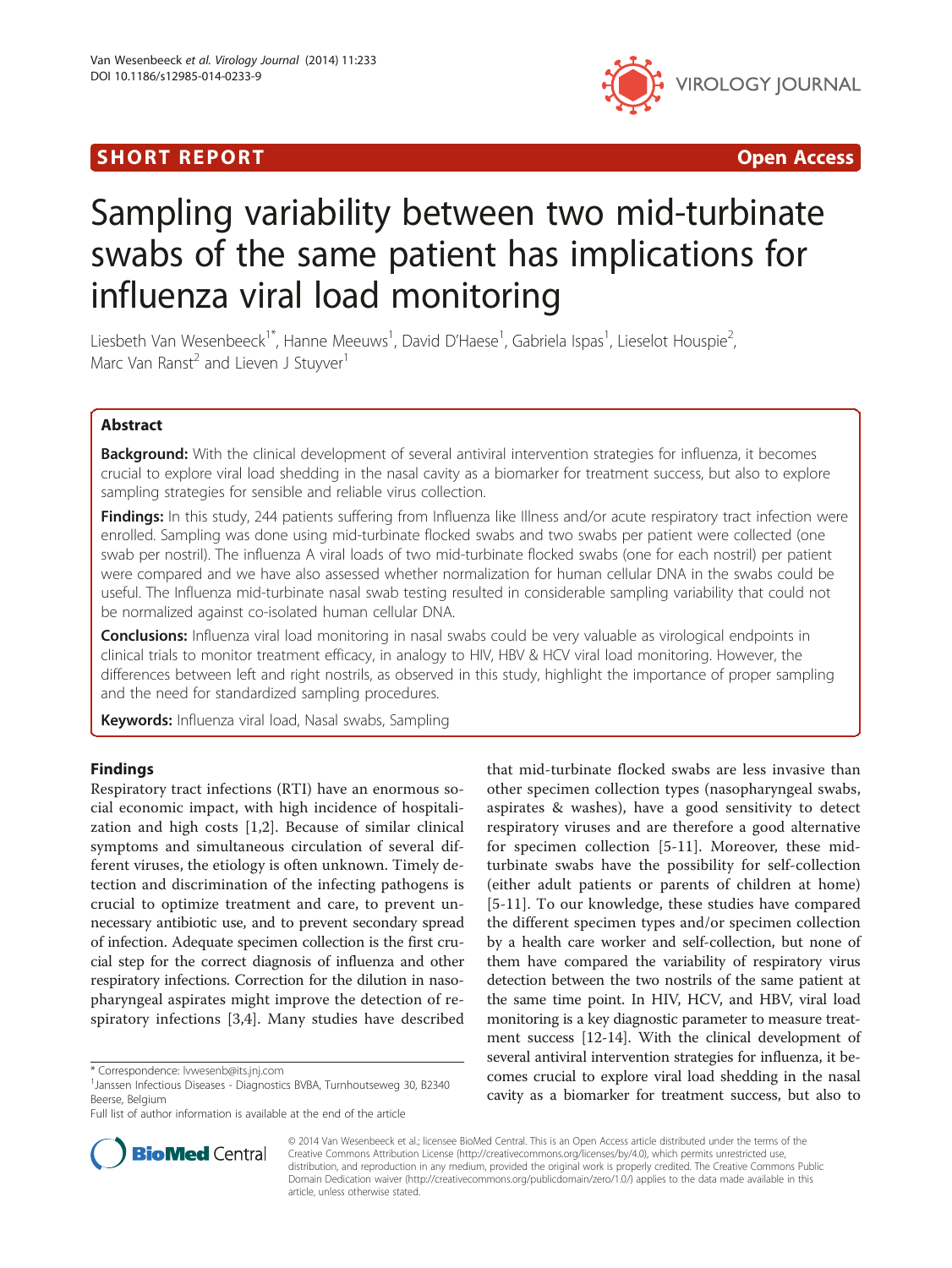<span id="page-1-0"></span>explore sampling strategies for sensible and reliable virus collection. In this study, the influenza A viral loads of two mid-turbinate flocked swabs (one for each nostril) per patient were compared. We have also assessed whether normalization for human cellular DNA in the swabs could be useful.

A total of 244 patients suffering from Influenza Like Illness (ILI) and/or acute respiratory tract infection (RTI), presenting for medical support at a primary care physicians' office in Belgium, were enrolled between February-March 2012 and January-March 2013, as previously described [[15](#page-4-0)]. The study was approved by the Committee on Medical Ethics of the University Hospital of Leuven in Belgium and written consent from all participants was obtained. Only patients symptomatic for fewer than 3 days were included in the study. Sampling was done using mid-turbinate flocked swabs (Copan, Italy) and two swabs per patient were collected (one swab per nostril; info on the order of the swab collections (left/right nostril) is not available). One swab was re-suspended in 1 ml Universal transport medium (UTM) (swab A) and the other swab in 3 ml UTM (swab B) to define if the swab collection in a smaller volume results in a higher viral load. Swabs were kept refrigerated (4°C) until transport to central lab where the samples were stored at -80°C. Viral RNA was isolated using the Easymag system (Biomerieux) and Influenza viral load was determined in each swab using qRT-PCR, which was performed according to our in-house protocol for Influenza A (InfA) (targeting the Matrix gene) (based on the CDC protocol [[16\]](#page-4-0)) with a panel of oligonucleotide primers and duallabeled hydrolysis (TaqMan®) probes, as previously described [[15\]](#page-4-0). Each sample was tested in duplicate. The InfA qRT-PCR is characterized by a low inter- and intravariability (average %CV < 2.5%) (data not shown). All Ct values were corrected for the loss of RNA during extraction by use of the internal extraction control (IEC) [[17\]](#page-4-0). A standard RNA dilution series (8 dilutions; External quantification control (EQC)) was tested in duplicate in each qRT-PCR experiment [[15](#page-4-0)]. The viral loads of the processed samples were calculated as  $log_{10}$  copies/ml through back calculation on the EQC standard curve, which has the following characteristics  $y = -3.03x + 40.17$  with  $r^2 =$ 0.99 and a linear range from 4.3 to 10.3  $log_{10}$  copies/ml (lower and upper limit of quantification (LLOQ and ULOQ)). All samples with an InfA viral load below 4.3 log<sub>10</sub> copies/ml were defined as 'below LLOQ'. To detect the amount of human cells in the mid-turbinate swabs, qPCR (on DNA level) was performed with primers/probe located on the human RNaseP gene, as proposed by CDC [[16](#page-4-0)]. Each sample was tested in duplicate. Amplification and detection were performed on Lightcycler® 480 instrument (Roche Applied Science). The 25 μl reaction mixture of the qPCR was comprised of 5 μl of nucleic acid, 12.5 μl

of 2x PCR master mix, 0.5 μl of Platinum® Taq Mix (Life Technologies), 0.5 μl of forward and reverse primers (40 μM) and 0.5 μl of labeled probe (10 μM), and 5.5 μl water. The thermal cycling conditions were as follows: 95°C for 2 min, followed by 45 cycles of PCR amplification (95°C for 15 s and 55°C for 30 s). A 1/10 dilution series of human control genomic DNA (Applied Biosystems) was tested in duplicate on each real-time PCR plate and has the following characteristics:  $y = -3.33x +$ 40.04 with  $r^2 = 0.99$ .

Two hundred forty four (244) patients were enrolled in this study, resulting in a total of 488 swabs. Collection of the swab in a smaller volume (Swab A) resulted in a 6.3 times higher InfA viral load compared to swab B. For all subsequent analyses, the difference in volume was mathematically corrected by adding 1.5 Ct to the obtained Ct values of swab A. For 100 patients (41.0%), an

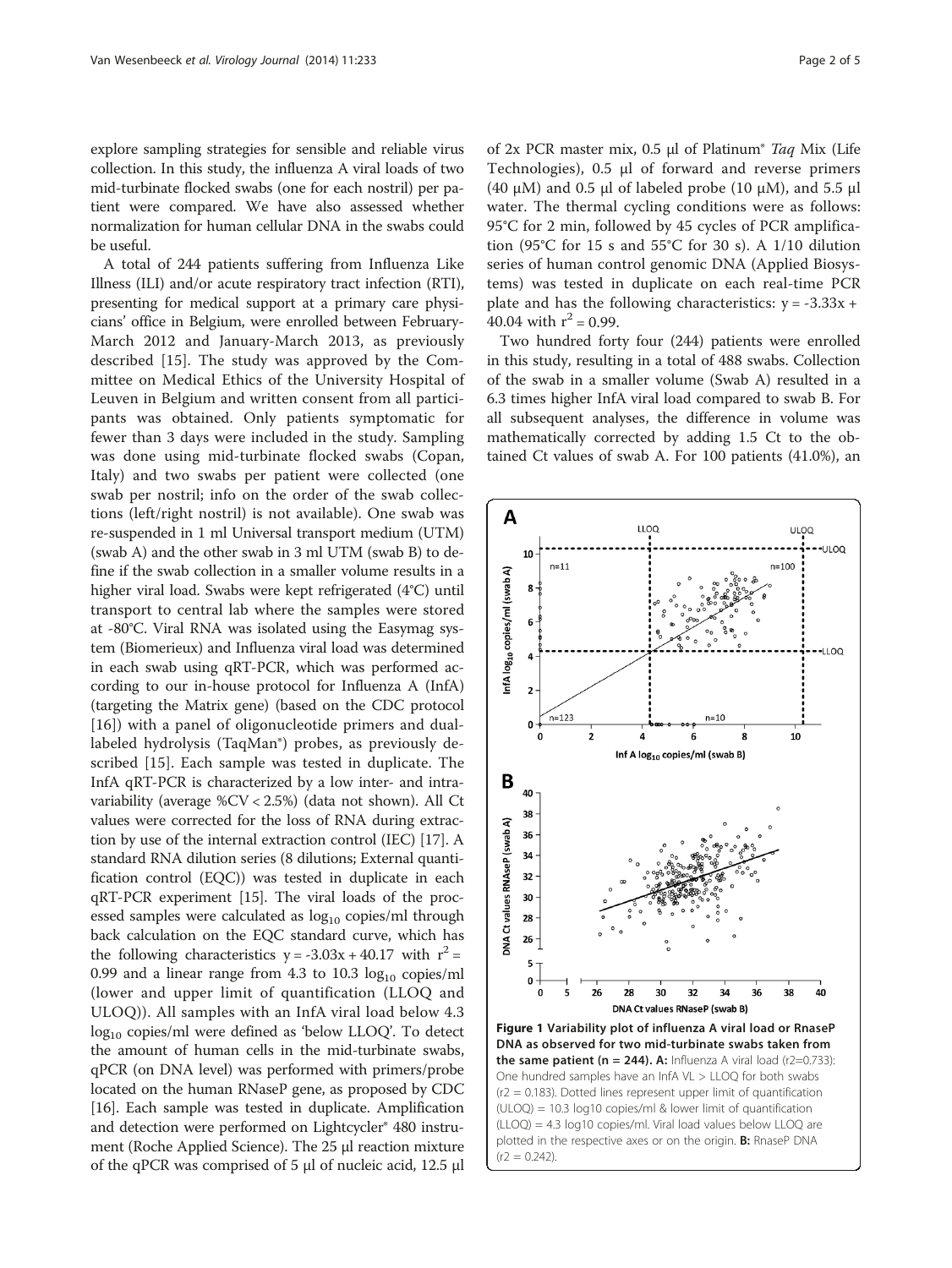<span id="page-2-0"></span>

InfA viral load between  $4.3 \& 10.3 \text{ log}_{10}$  copies/ml was detected on both mid-turbinate swabs. One hundred and twenty three patients (50.4%) had two swabs with an InfA viral load below LLOQ. For 21 patients (8.6%) only one swab was positive for InfA (the other swab was < LLOQ for infA) (Figure [1A](#page-1-0)). The average InfA viral load of swabs A & B of the 100 influenza A positive patients was almost identical (6.86  $log_{10}$  copies/ml for swab A and 6.84  $log_{10}$  copies/ml for swab B). In this subset of samples ( $n = 100$ ), a high variability of the infA viral load between the left and right nostril was observed  $(r^2 =$ 0.183). Eleven samples (out of the 100 concordant positive samples) had an InfA viral load difference of more than 2  $log_{10}$  copies/ml (Figure [1](#page-1-0)A). A wide range of human RNaseP DNA content was found in the 488 samples (range: 25.02 Ct - 38.51 Ct with an average of 31.76 Ct) (Figure [1B](#page-1-0)). A poor correlation between the RnaseP Ct value of two swabs of the same patient was found  $(r^2 = 0.240)$ . A very low amount of human DNA was found in only 3 samples (Ct value of RNaseP >37), illustrating



and B InfA viral load (corrected for human cellular DNA) were classified into 4 groups delimited by the first, second and third quartile and the relative frequency for each group were tabulated. (VL=viral load).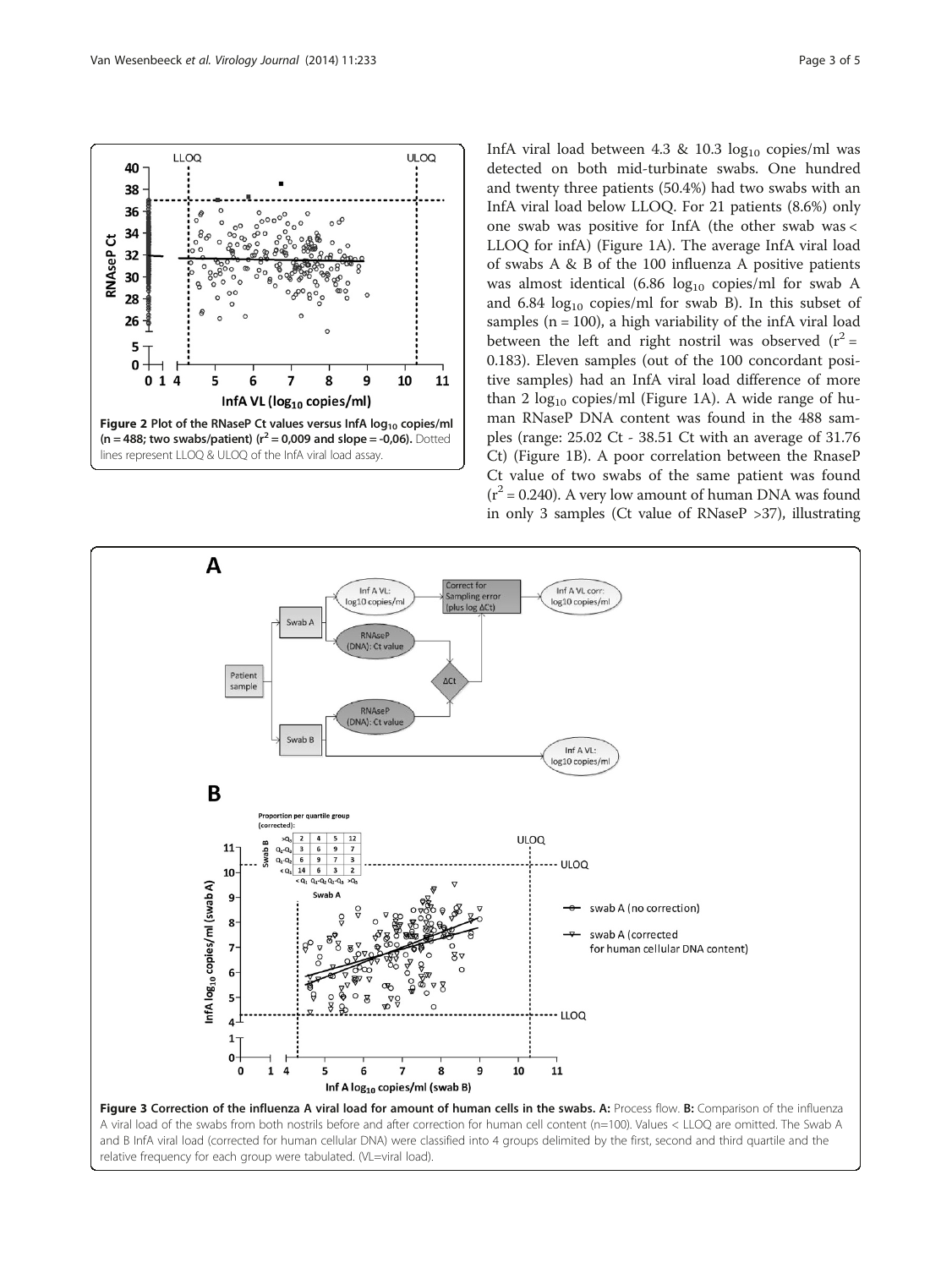<span id="page-3-0"></span>that the majority of the samples contained a detectable amount of human DNA. As shown in Figure [2,](#page-2-0) the RNaseP DNA content is independent of the influenza A viral load. Indeed, InfA viral load between 5.06 & 6.73  $log_{10}$  copies/ml was found in the 3 samples with a low amount of human DNA (Ct value of RNaseP >37). Figure [3A](#page-2-0) describes the process flow, which is performed on the 100 concordant infA positive samples, to correct the InfA viral load for the difference in cell content between the two swabs of a patient. The difference between RNaseP Ct values of the two swabs of the same patient was calculated. The log conversion of this ΔCt value of RNAseP was added to the InfA viral load of swab A. This corrected InfA viral load of swab A can then be plotted against the viral load of swab B. As shown in Figure [3](#page-2-0)B, only a slight improvement of the correlation between both swabs of the same patient can be observed (not corrected swab A ( $r^2$  = 0.183; mean of difference =  $0.02 \pm 1.21$ ) versus swab A corrected for sampling  $(r^2 = 0.286; \text{ mean of difference} = 0.07 \pm 1.15)$ ). To address the issue of the correlation varying across the range of VL values, the Swab A and B InfA viral load (corrected for human cellular DNA) were classified into 4 groups delimited by the first, second and third quartile and the relative frequency for each group were tabulated as an insert to Figure [3](#page-2-0)B.

Flu surveillance studies focus on identifying the circulating influenza viruses and their main characteristics, independent of the viral quantity. Influenza viral load monitoring (on different timepoints) in nasal swabs could be very valuable as virological endpoints in clinical trials to monitor treatment efficacy, in analogy to HIV, HBV & HCV viral load monitoring. The differences in InfA viral load between the left and right nostrils, as observed in this study, could be related to variability of the qRT-PCR, biological differences between the nostrils, sampling bias or any combination of these. The qRT-PCR is characterized by a low intra- and inter variability ( $CV < 2.5$ %). A right- or left-handed person may obtain the swab differently from the right/left nostril or the order of taking the swabs could also introduce variability. Unfortunately, that info was not collected in this study but this should be included in further studies. The biological differences could include anatomic nose/septum abnormalities, variability in virus shedding or clogging of the nostrils. The differences in Inf A viral load between left and right nostrils, as observed in this study, highlight the importance of proper sampling and the need for standardized sampling procedures. Several options for sampling can be proposed: one swab per patient (which is now the case for most studies), two swabs per patient (one for each nostril), two swabs per patient (one for each nostril) with collection in the same vial, the use of one swab for sampling of both nostrils. Further studies are definitely needed

to further explore the use of mid-turbinate swabs, the variability between the nostrils of a patient and to propose one standard procedure for specimen collection which would improve the adequate detection of influenza/ respiratory viruses and in the end will contribute to adequately monitor treatment efficacy in clinical trials.

#### Competing interests

The authors declare that they have no competing interests.

#### Authors' contributions

LVW and LS participated in the design of the study and drafted the manuscript. HM and LVW carried out the molecular analyses. DD performed the statistical analysis. GI, LH and MVR participated into the design of the study and provided the collection of the samples. All authors read and approved the final manuscript.

#### Acknowledgements

We thank the physicians and all of the volunteers that participated in this study. We also thank Janssen Biobank and the Lab Operations and Medical Affairs department from Janssen Diagnostics for their logistic support and Ole Lagatie, Kristiane Schmidt and Peter Van den Eede for scientific discussions.

#### Author details

<sup>1</sup> Janssen Infectious Diseases - Diagnostics BVBA, Turnhoutseweg 30, B2340 Beerse, Belgium. <sup>2</sup> Laboratory of Clinical Virology, Rega Institute for Medical Research, KU Leuven, Minderbroedersstraat 10, B3000 Leuven, Belgium.

### Received: 30 July 2014 Accepted: 19 December 2014 Published online: 24 December 2014

#### References

- 1. Joseph C, Togawa Y, Shindo N: Bacterial and viral infections associated with influenza. Influenza Other Respi Viruses 2013, 7(Suppl 2):105–113.
- 2. Fineberg HV: Pandemic preparedness and response–lessons from the H1N1 influenza of 2009. N Engl J Med 2014, 370:1335–1342.
- 3. Heikkinen T, Shenoy M, Goldblum RM, Chonmaitree T: Free secretory component as a standardization protein for nasopharyngeal specimens from children with upper respiratory tract infection. Acta Paediatr 1999, 88:150–153.
- 4. Heikkinen T, Shenoy M, Goldblum RM, Chonmaitree T: Quantification of cytokines and inflammatory mediators in samples of nasopharyngeal secretions with unknown dilution. Pediatr Res 1999, 45:230–234.
- 5. Larios OE, Coleman BL, Drews SJ, Mazzulli T, Borgundvaag B, Green K, Group ST-FS, McGeer AJ: Self-collected mid-turbinate swabs for the detection of respiratory viruses in adults with acute respiratory illnesses. PLoS One 2011, 6:e21335.
- 6. Esposito S, Molteni CG, Daleno C, Valzano A, Tagliabue C, Galeone C, Milani G, Fossali E, Marchisio P, Principi N: Collection by trained pediatricians or parents of mid-turbinate nasal flocked swabs for the detection of influenza viruses in childhood. Virol J 2010, 7:85.
- 7. Abu-Diab A, Azzeh M, Ghneim R, Ghneim R, Zoughbi M, Turkuman S, Rishmawi N, Issa AE, Siriani I, Dauodi R, Kattan R, Hindiyeh MY: Comparison between pernasal flocked swabs and nasopharyngeal aspirates for detection of common respiratory viruses in samples from children. J Clin Microbiol 2008, 46:2414–2417.
- 8. Heikkinen T, Marttila J, Salmi AA, Ruuskanen O: Nasal swab versus nasopharyngeal aspirate for isolation of respiratory viruses. J Clin Microbiol 2002, 40:4337–4339.
- Heikkinen T, Salmi AA, Ruuskanen O: Comparative study of nasopharyngeal aspirate and nasal swab specimens for detection of influenza. BMJ 2001, 322:138.
- 10. Smieja M, Castriciano S, Carruthers S, So G, Chong S, Luinstra K, Mahony JB, Petrich A, Chernesky M, Savarese M, Triva D: Development and evaluation of a flocked nasal midturbinate swab for self-collection in respiratory virus infection diagnostic testing. J Clin Microbiol 2010, 48:3340-3342
- 11. Daley P, Castriciano S, Chernesky M, Smieja M: Comparison of flocked and rayon swabs for collection of respiratory epithelial cells from uninfected volunteers and symptomatic patients. J Clin Microbiol 2006, 44:2265-2267.